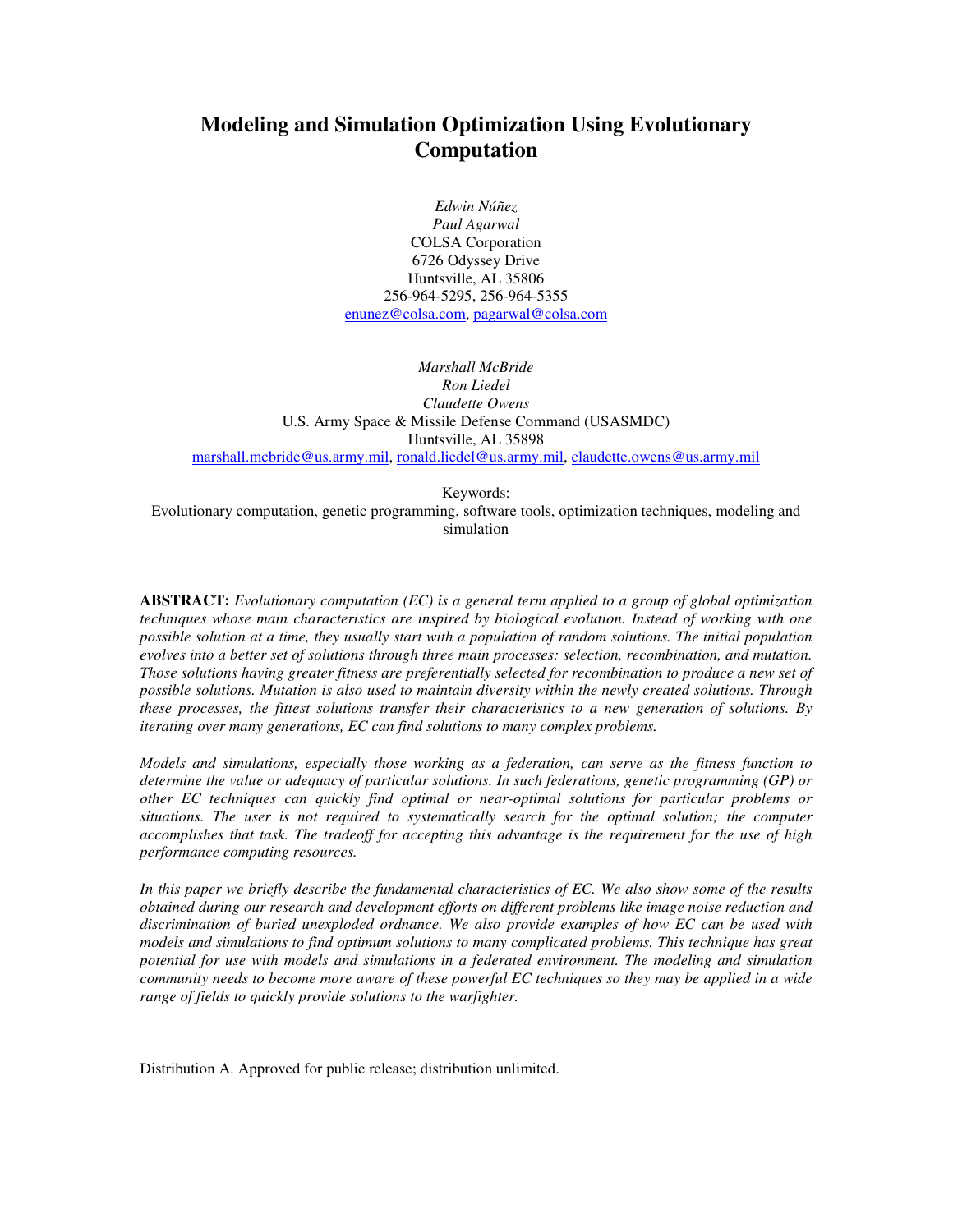### **1. Introduction**

For some fifty years now, computer scientists have attempted to find ways to teach computers how to solve simple programs in an automated fashion. Friedberg and some collaborators conducted efforts in this direction initially. [1], [2] Artificial intelligence techniques were used in the ensuing decades with limited results. For "real world" problems the solution space is generally extremely complicated. In addition, these spaces are neither continuous nor differentiable. Classical optimization techniques are not applicable in such cases. [3]

In the last couple of decades, emphasis has shifted to evolutionary computation (EC) techniques. They can solve complex problems in an automated fashion. There are many variants of EC, although they share certain fundamental characteristics. They differ mainly in the particular techniques used to pose and solve the problem under investigation. Amongst these different EC fields we find genetic algorithms (GA), evolutionary strategies, immune systems, grammatical evolution, genetic programming (GP), gene expression programming (GEP) and many others. Succinct explanations of many of these techniques and their main characteristics are available in the books of Sait and Youssef [4], and by Glover and Kochenberg [5].

All of these techniques are inspired in evolutionary biology. John Holland of the University of Michigan was inspired by evolution's capability of solving very complex natural problems. He decided to explore the use of evolutionary principles as applied to computation. [6] As the field has matured, optimized solutions to problems of increasing complexity have been found using these techniques. Because of its roots in evolutionary biology, the terminology used in EC is borrowed from biological terms. Consequently, terms like gene, chromosome, mutation, fitness, and others are commonly used. [7]

In this paper we will expand on the work presented during the High Performance Computing Modernization Program, Users Group Conference 2005 [8]. We will provide a brief introduction to EC. Examples of these computational methods will help to elucidate the techniques used. The examples used will also show how models and simulations can be used along with EC as part of the search for optimized

solutions to complex problems. In such cases, the availability of High Performance computing (HPC) resources is generally indispensable. In addition, a discussion of the special needs of users applying evolutionary computation will be presented. Possible efficient computational architectures for exploiting the HPC resources will also be offered.

### **2. General Characteristics of EC**

Evolutionary computation is a global optimization technique that is modeled after the processes of evolutionary biology. EC techniques do not work with one solution at a time as the techniques we are most familiar with do. Instead, EC works with a population of solutions, i.e., it works with a large number of solutions at the same time. It starts with a population of random potential solutions and evolves better ones over many successive generations. Selection pressure causes each generation of solutions to improve over previous ones. To avoid getting trapped at a local optimum, the operations of recombination and mutation are applied so different regions of the solutions space are explored.

Evolutionary computing techniques are broadly applicable to a wide variety of problems. They have been used in areas as diverse as digital circuit filter design [9], Wireless LAN antenna design [10], sonic boom reduction in supersonic aircraft [11], data mining [12], quantum computer circuit design [13], and non-linear programming [14], to name only a few. In our work we have also used it to reduce image random noise, in the discrimination of buried unexploded ordnance (UXO), in determining the minimum-time-to-target for a simple missile, and in modeling the Bi-Directional Reflectance Function (BRDF) for different surfaces at lidar wavelengths. Our work and this paper are mostly concentrated on genetic programming (GP) and in particular, are inspired by a sub-field thereof known as gene expression programming (GEP). [15]

# **3. Requirements for Applying EC**

Before using EC we must first ask which problems lend themselves to analysis with this technique. Several simple requirements must be met before a problem is considered to be a good candidate for EC techniques. We must determine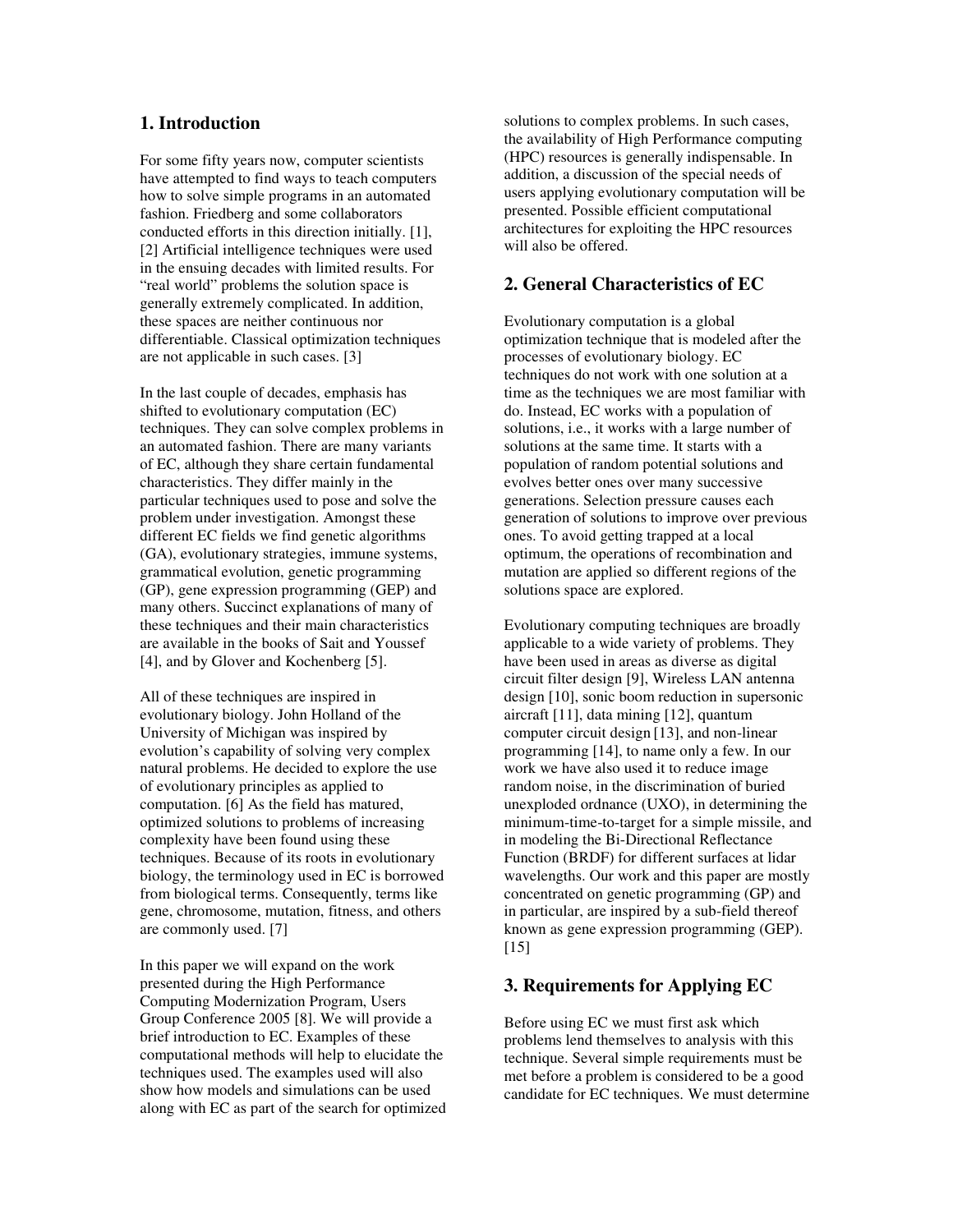how we are going to encode the problem, what is going to be used as the fitness function and what are the computational resources available.

- 1. *Encoding*. The researcher must elaborate a concise representation for potential solutions to the problem. Solutions are often encoded in the form of a linear string of mathematical symbols (operators) or features that is called a *chromosome*.
- 2. *Fitness function*. The researcher must find a way to determine the merit of potential solutions. This is expressed as a *fitness function*. It allows one to compare the merits of any two members of the population of potential solutions. Selection of chromosomes for later reproduction can then be based on this fitness value.
- 3. *Computer resources*. Sufficient computational resources must exist to evaluate the fitness function over the entire population of potential solutions and over many consecutive generations.

The first condition requires a careful study of the problem by the researcher along with some of her creativity and ingenuity. The latter are used to develop the appropriate way to encode the chromosomes and to generate operators that prove fruitful. The second requirement involves an understanding of the problem's nuances. Additional creativity is essential to elaborate an adequate fitness function that properly evaluates the merits of each specific chromosome (solution). In addition, the evaluation of the fitness function generally requires very large computational resources. The fitness function may be linked to highly complex models or simulations that need to be evaluated to determine the quality of the evolved solution. In general, most of the computational time is spent evaluating the fitness function. This is particularly true when it involves the evaluation of or more models or simulations.

### **4. Chromosomes, Fitness Function, Recombination, and Mutation**

To solve a problem using EC, we must find a way to express possible problem solutions in the form of a chromosome. We will show how this can be done by use of a simple example: the traveling-salesperson problem (TSP). The concise representation of a chromosome could

simply be a string with a list of the cities to be visited in the order in which they should be visited. This would be a string of the form "ABCD…" where the letters could represent the cities of Atlanta, Boston, Chicago, Denver, etc. The string could then be interpreted as a path starting at city A and eventually returning from the last to the first city. In this case, every string permutation is a potential solution since it represents the ordered path between the different cities. The fitness function would then simply be the sum of the inter-city distances. The lower the fitness function value, the better the potential solution, making it more likely to survive to the next generation.

Figure 1 illustrates how recombination between two chromosomes is accomplished. The chromosomes of two parents are combined to create the chromosomes of the next generation. These new chromosomes then represent the "offspring" of the previous generation. Two parental chromosomes designating different TSP paths are combined to produce the chromosomes of the next generation. These offspring give new paths between the cities. The parental chromosomes are recombined between positions 6 and 7. The resultant offspring chromosomes have the head sequence of one parent and the tail sequence of the other. For TSP, care must be taken to avoid duplicate cities in the path, a characteristic of such permutation problems.



### Recombination (1-pt crossover)

**Figure 1** Chromosome mating using one-point crossover at randomly selected position.

The process of mutation can also be illustrated using figure 1. For these chromosomes, we would have one form of mutation if in the first offspring chromosome we randomly selected a position—say at R— and exchanged the letter sequence from RL to LR. Selection pressure is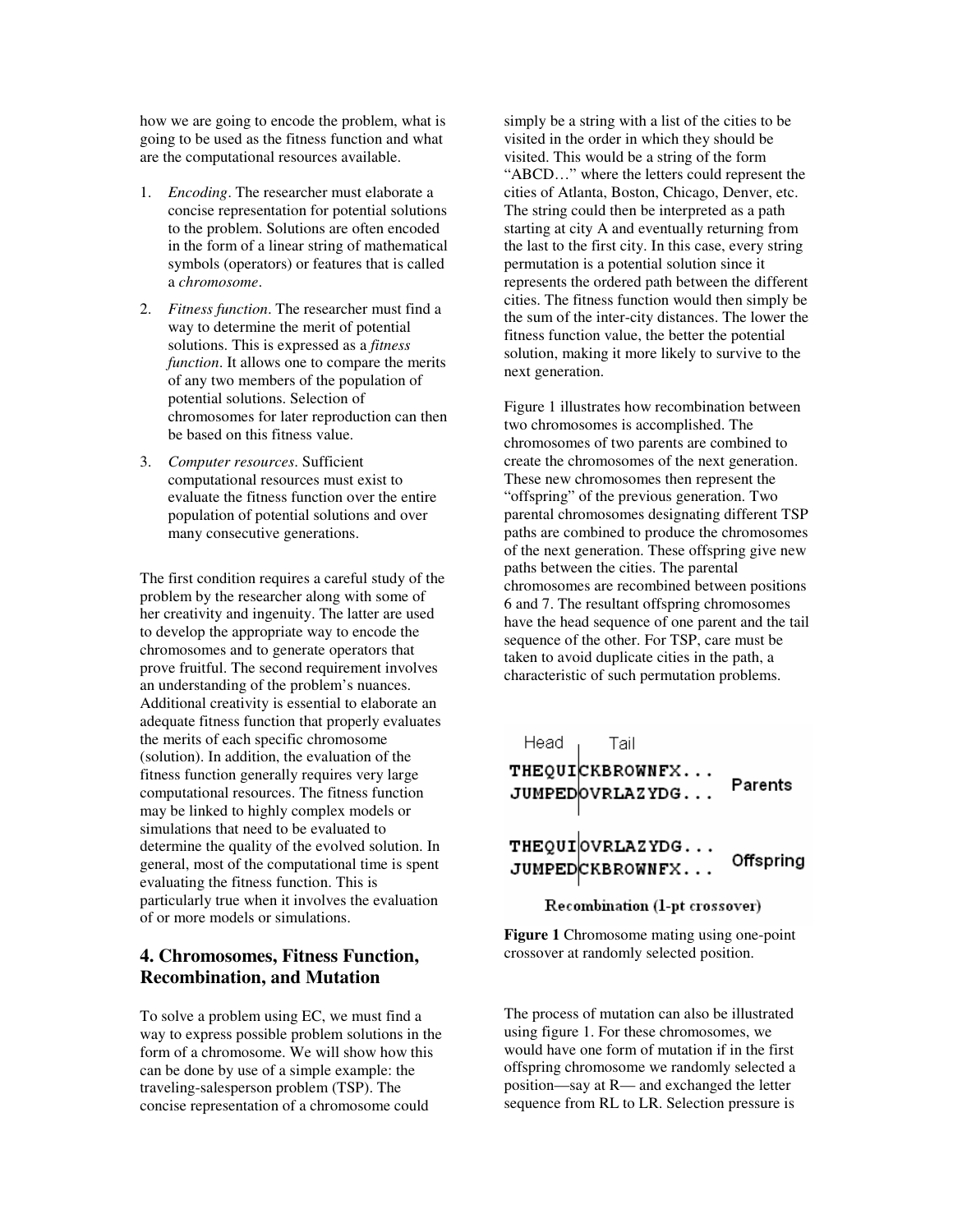achieved by giving the "most fit" parental chromosomes, i.e., those with shorter paths, a greater probability of becoming the parents for the next generation. In this manner the population moves towards better solutions.

Figure 2 illustrates this TSP example using 84 cities. Certainly genetic programming is *not* the best method for optimizing a TSP problem. This example is merely shown to illustrate the processes used in genetic computations.



**Figure 2** TSP problem. (a) Best random path (chromosome) from initial population (b) Best path after 500 generations (c) Best path after evolution through 25,000 generations (only 6 seconds of evolution for this simple case).

Care is taken to adjust the selection pressure to match the computational resource budget. High selection pressure causes improvements to spread more rapidly through the population, but at the expense of population diversity, thus possibly missing a global optimum solution. The phrase "exploration versus exploitation" is often used to describe this trade-off. When computational resources are adequate, selection pressure can be quite low.

The reader is referred to a great and rapidly growing body of literature on EC and GP for

history, more techniques, theory, and examples. In particular, looking at the papers presented at the proceedings of the Genetic and Evolutionary Computation Conferences (GECCO) [16] [17] will show the wide range of topics covered (*www.isgec.org*). These describe a great variety of operations that we cannot explain here due to space limitations. They expand and improve upon the basic algorithms, and include elitism, niching, mass extinction, embedded parameters, and numerous sorts of types of selection, mutation, and recombination.

### **5. Work at the ARC**

#### **5.1 ARCGPL**

The Advanced Research Center Genetic Programming Lab (ARCGPL) is a full-featured evolutionary computing lab that can run standalone (using an internal evolver) or with any number of external evolvers (see figure 3). It supports all evolutionary computing paradigms including GP, GA, finite state machine (FSM), permutation, and, through extensions, any other EC type. A wizard facilitates encoding the problem under investigation. The ARCGPL has almost 150 parameters settable through the GUI dealing with selection, recombination, mutation, population control, parsimony, logging, etc. It provides help for every panel and has a built-in tutorial and several built-in demonstrations. Classic features such as niching, mass extinction, elitism, scheduling, etc., are implemented. Commands may be issued through the GUI, by command line, or by script. Preferences can automate initialization at startup to save time. Run progress can be monitored and controlled through the GUI or by script. Statistical information is provided to the user and can be managed through the GUI.

#### **5.2 GP and buried unexploded ordnance**

Expression encoding is stressed herein because it is a part of so many types of genetic programming. For example, the authors have used arithmetic expressions that are a function of sensor readings obtained for buried unexploded ordnance (UXO) to discriminate ordnance from non-ordnance. The resulting value for the expressions is compared with a threshold to decide whether the buried anomaly represents ordnance or perhaps a discarded automobile radiator. Since the dig cost is enormous, such discrimination ability can be quite valuable. The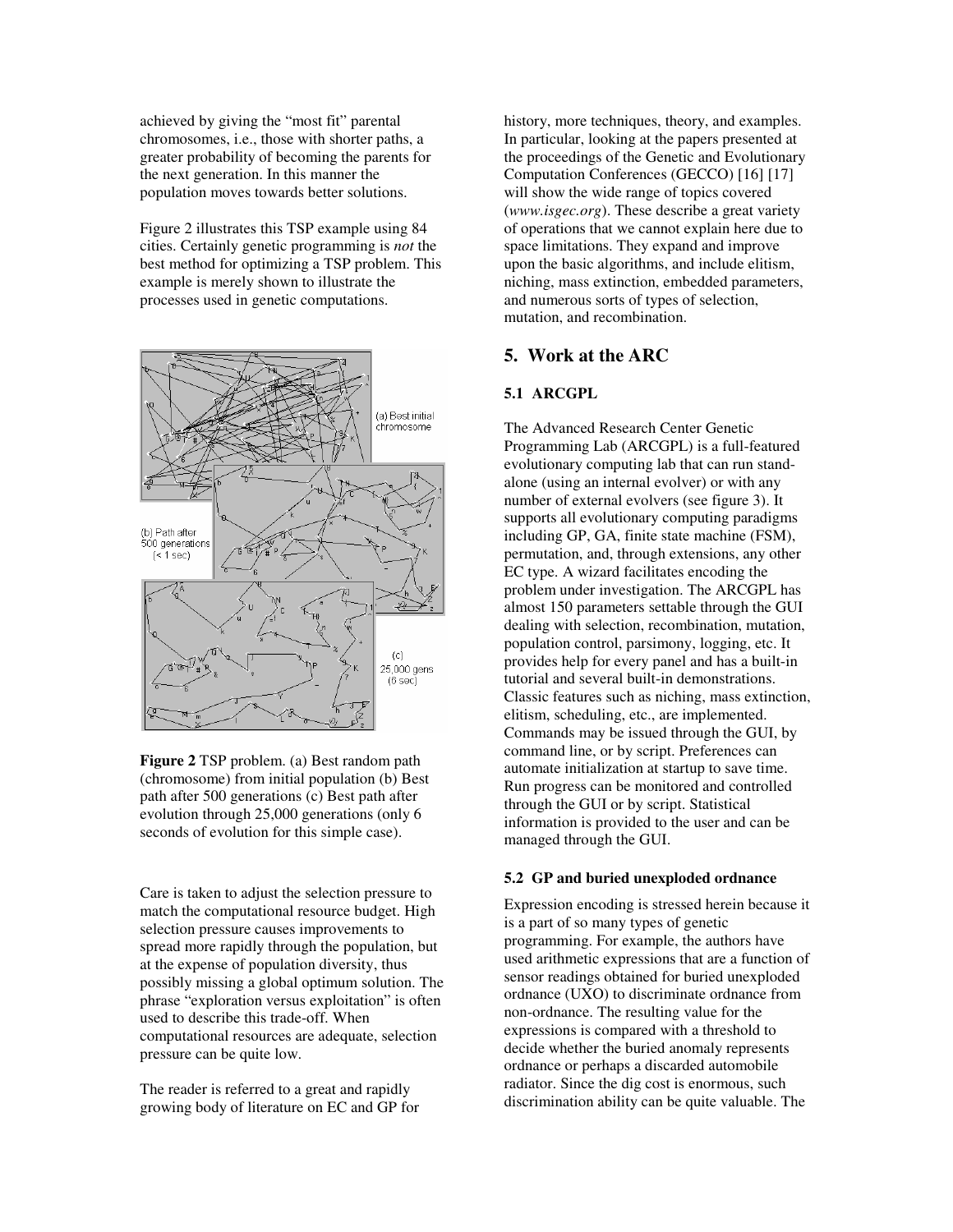authors recently presented a paper on this buried UXO problem at this year's Genetic and Evolutionary Computing Conference (GECCO 2005, also known as ACM SigEVO) [18]. We have also evolved filters for removing noise from images and duplicated previously reported results for a combustion problem.

### **6. Interaction**

When doing evolutionary computation there are a large number of parameters that must be controlled by the user. It is quite important for people doing evolutionary computation to have ready access to their computations. They must frequently inspect their computations to see how their solutions are evolving. According to how well they are performing the user might change some of the parameters to achieve better results according to their judgment. Some of these parameters are: rates of the different types of mutation and recombination, frequency of population migration, mass extinction rates, and many others. This need for increased user interactivity means they will be better served by a computation center that not only has high performance computing resources, but also can accommodate them and where they can be present to quickly determine what is happening and to make necessary changes. The Space and Missile Defense Command's Advanced Research Center (ARC) in Huntsville, Alabama, is well prepared for this kind of interactivity with the HPC user.

# **7. HPC and EC**

The third requirement, namely computer resources, is apparent in many, if not most good GP candidate problems. For example, Moore<sup>16</sup> describes a missile counter-measure problem where a strategy was evolved to evade an antiaircraft missile. In this problem, a complex strategy of countermeasures optimization is investigated. A jet attempts to evade a missile through the use of several countermeasures: maneuvers, flares, and jamming of the missile's radar. Classical evasion techniques required the airplane to maneuver in a specific way when the missile reached a certain distance from the airplane. The chromosomes developed by Moore consisted of the sequence of countermeasures taken by the jet airplane that took into account uncertainties about the type and current state of

the pursuing missile. Evaluation of each chromosome's fitness required running a simulation of both the attacking missile with its sensors and the airplane in flight as it maneuvered and performed the indicated sequence of countermeasures. Running these two full simulations concurrently to evaluate each chromosome representing a possible solution required a large computational resource. As a result, the researcher could test only a limited set of sequences before exhausting the number of CPU hours allocated. Complicating the results was the fact that this paucity of computational resources severely restricted the population of possible solutions examined. The population of chromosomes was kept unnecessarily small (100 individuals in each generation) and the number of generations for evolution restricted to just a few dozen. Even with the restrictions imposed by the limited computational resources, the series of countermeasures developed through the use of GP attained substantially better survivability rates than those developed analytically.

There are many such important problems that could be investigated through the use of evolutionary computation but have not been explored due to the lack of powerful enough computers. It would be quite appropriate for the HPC community to understand the needs of this kind of user and to prepare for their increasing use of computational resources.

# **8.0 EC and Optimization of Models and Simulations**

Frequently, we must run different models and simulations in a federation, where the behavior of one affects the others. This is often done to explore and evaluate different courses of action. If a particular set of actions is taken in the first model or simulation, it will yield results that preclude certain actions in the second model or simulation and require other responses. How do we decide on the best courses of actions when more than one model or simulation is used and each interacts with the others? Currently, the users do this, even when a very complex chain of events is contemplated. The user decides beforehand how to act under a particular set of circumstances or conditions. Experience and intuition serve as the main guides to decide on the best course of action or strategy for a simulation and how to respond when events or conditions do not match what is expected. After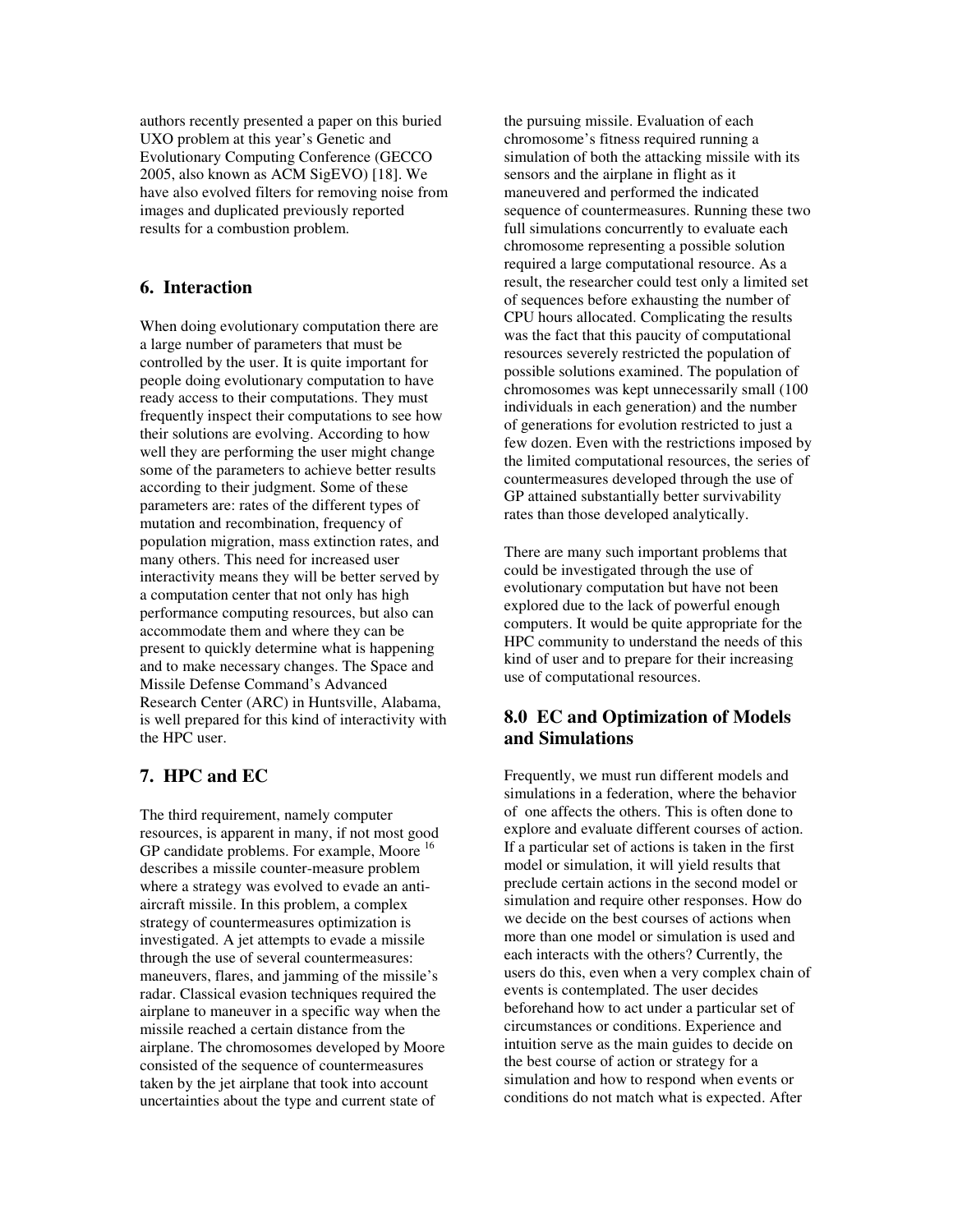the simulations run and produce results, the user studies the responses to establish what new strategies or courses of action must be developed in light of what actually happened. This process is difficult, not only because it may take extensive computer resources to run the simulations each time, but because the user must decide, often in light of a very large number of variables, how exactly they must respond to the results. Attaining an optimized strategy or set of actions under those conditions is close to impossible.

EC presents us with a new paradigm. Why not let the computer itself search for optimum or near-optimum sets of actions or strategies? When properly posed, GP or other particular EC techniques can search for the best strategies or behaviors to attain a particular objective. For this purpose, the user needs to search for a way to express simulation behaviors and interactions in the form of chromosomes. This may seem rather difficult at first, but with some research into the problem and experience working with EC, it turns out to be less complicated than expected. In the same manner, we also need to decide what are the desired outcomes and develop an adequate fitness function. This fitness function must evaluate the chromosomes so that solutions closer to the desired behavior yield better fitness. Such chromosomes will then have a greater probability of becoming the parents of the next generation. In this manner, an optimum or near optimum strategy can be found. The user then leaves the task of optimizing the search for the best set of actions and interactions between simulations to the computer. Their main function from then on would be to ensure there exist adequate HPC resources for the interacting simulations to work and for the evaluation of the chromosomes to take place.

This is merely an extension of the approach taken when EC is used in the design of antennas or in the optimization of other tasks. Instead of the user performing the bulk of the exploration of all possible solutions (generally an impossible task), this work is left to the computer. With adequate HPC resources, the modeling and simulation community could reach nearoptimum solutions in reasonable time.

### **9. GP Architectures for HPC**

The need for very large computational resources in many problems where GP is used has generated great interest in the parallelization of the computations. Amongst the different ways in which the parallelization can take place there are two that seem to be the most used. In the *chromosome server* approach, each node evaluates one possible solution chromosome independently. In the *population server* approach, each node can evaluate one or more populations of chromosomes. In that case, several populations are evaluated simultaneously. Each node then is equivalent to an island-like separated environment where evolution takes place. In our research we have used HPC resources (Beowulf clusters) existing at the ARC in Huntsville, AL.

Some of the most interesting results come from use of the population server approach, where each node serves one or more independent populations. In that approach, chromosome evolution is similar to what happens in an island where the local population is isolated from other populations since evolution takes place in an isolated environment. If we occasionally allow the export of the best members of one solution population to another population and have them compete with the chromosomes already existing there, it is as if you had migration from one isolated environment to another. Another effect permitted by this second approach is termed mass extinction. Intermittently, you may eliminate the population with the worst individuals and seed that population with a fresh set of chromosomes.

Which approach to use may depend on the relative time needed for fitness evaluation compared to the overhead time for selection, recombination, and mutation.

Figure 3 shows the architecture we used at the ARC. Each of the external processes represents a separate set of solution populations.

Our approach to cluster utilization for GP problems involves a proxy on the head node to serve populations of chromosomes to the working nodes and gather new best results from each node. Although our current user interface is implemented only for Microsoft Windows, the computation nodes are written in portable code and can run on Beowulf (Linux) clusters as well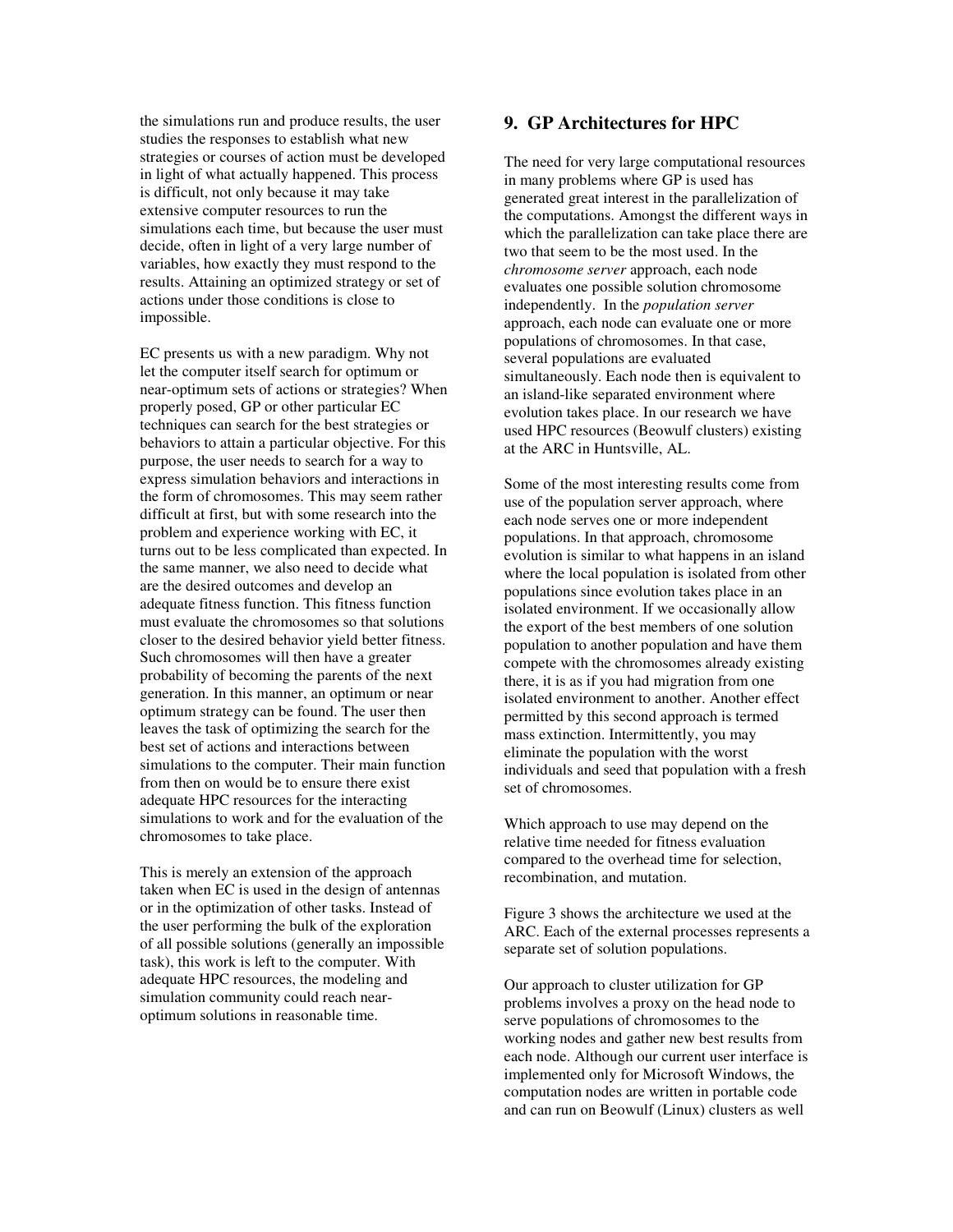as grids of Windows machines, or with a mixture thereof. The purpose of the proxy is to mediate access between the working nodes and the user interface since cluster policy often dictates isolating the working nodes in an internal net.



**Figure 3.** External parallel evolver architecture.

Every GP problem is different and requires custom coding to solve it. Rather than develop a special language, we simply assume the power of the C++ programming language. The programming burden is quite low, however. Through a wizard that prompts for essential item names, a shell evaluator we call an external fitness evaluator (or EFE) is created. A programmer then simply fills in the stubbed portions. Only two stubs require implementation: the first is the fitness function. It is called with a chromosome and returns a fitness value that allows comparison with other chromosomes. The second function simply names the operators that are to be used. The wizard-generated code is portable to either Linux or Windows and is delivered as a Windows DLL or Linux shared object file. The graphical user interface allows the user to specify the DLL or shared object file to load.

This arrangement can be fast. In a combustion problem we examined, an initial solution was obtained in a short time once we understood the problem (less than one hour). However refinements and a full problem solution necessitated substantially longer time (several days). As indicated earlier, initial GP calculations require great interactivity with the

computational process to modify several parameters that control the evolution process. This interaction is necessary to attain a more efficient evolution. Once a satisfactory set of parameters is obtained, the process can run with less interaction.

Other stubs created by the wizard allow access to the user interface for presentation of problemspecific data and gathering data from the user, printing results, handling events, managing interrupts, performing your own mutation and recombination steps, and more. In one imageprocessing problem we simply re-wrapped an existing image processing lab as an EFE and had near-immediate results for evolving an image noise-reduction filter.

#### **10. Summary**

Evolutionary Computing, coupled with HPC resources, is a robust optimization technique that is surely under-utilized and not as widely recognized as it should be. Many complex problems are well suited for the use of GP in the search for optimum or near-optimum solutions. This technique will prove very fruitful when coupled with the availability of large computational resources. When using GP, users will not only require HPC resources, but will be best served by facilities and environments that allow large interactivity with the computations to modify them as results are available. The computer itself can evolve optimized strategies and behaviors interacting models or simulations. Facilities like the ARC in Huntsville, AL, are already well organized to accomplish this task. The modeling and simulation community should look closely at evolutionary computations and be prepared to facilitate its use.

### **10. References**

- [1] Friedberg, R.: "A Learning Machine, Part I." IBM J. Research and Development, Vol. 2, pp. 2-13, 1958.
- [2] Friedberg, R., Dunham, B., and North, J.A.: "A Learning Machine, Part II." IBM J. Research and Development, Vol. 3, pp. 282-287, 1959.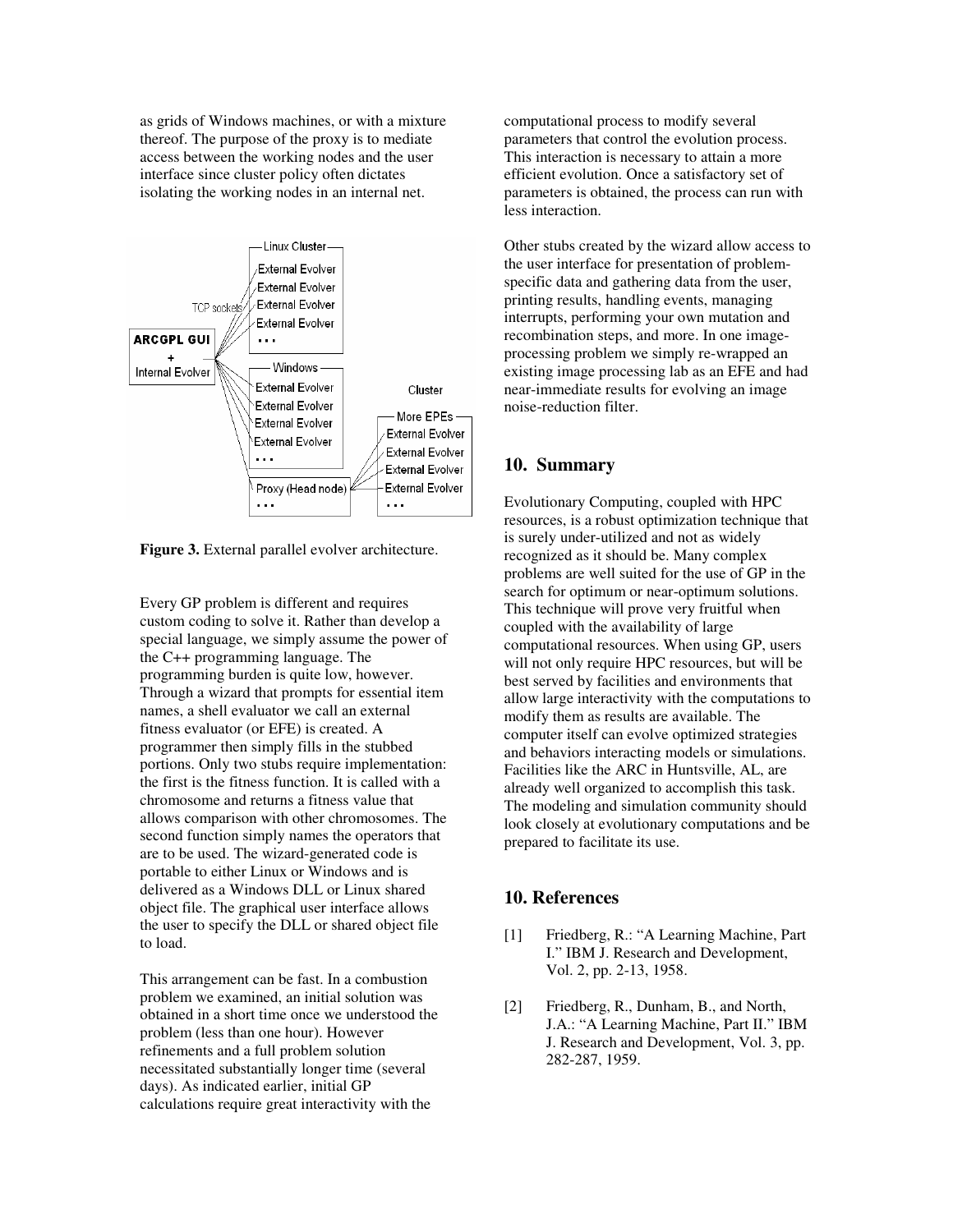- [3] Langdon, W.B., and Poli, R.: Foundations of Genetic Programming, Springer-Verlag, Heidelberg, 2002, p.3.
- [4] Sait, S.M., and Youssef, H.: Iterative Computer algorithms with Applications in Engineering: Solving Combinatorial Optimization Problems, IEEE Computer Society, Los Alamitos, CA, 1999.
- [5] Glover, F., and Kochenberg, G.A. (editors): Handbook of Metaheuristics, Kluwer Academic Publishers, Boston, MA, 2003.
- [6] Holland, J.: Adaptation in Natural and Artificial Systems, MIT Press, Cambridge, MA, 1975.
- [7] Goldberg, D.E.: Genetic Algorithms in Search, Optimization, and Machine Learning, Addison Wesley, Reading, MA, 1989.
- [8] Núñez, E., Banks, E.R., Agarwal, P., McBride, M., and Liedel, R.: "High Performance Evolutionary Computation", Proceedings of the High Performance Computing Modernization Program, Users Group Conference 2005, June 27- 30, Nashville, TN, p. 308-313.
- [9] Koza, J., Bennett (III), F.H., Andre, D., and Keane, M.A.: Genetic Programming III: Darwinian Invention and Problem Solving, Morgan Kaufman, 1999.
- [10] Sanderson, R.: "Automatic Synthesis of an 802.11a Wireless LAN Antenna Using Genetic Programming: A Real World Application", Genetic and Evolutionary Computation – GECCO 2004 Conference Proceedings, Part II, Springer. Seattle, WA, June 2004. , p. 1201-1213.
- [11] Karr, C.L., Bowersox, R., and Singh V.: "Minimization of Sonic Boom on Supersonic Aircraft Using an Evolutionary Algorithm", Genetic and Evolutionary Computation – GECCO 2003 Conference Proceedings, Part II, Springer, Chicago, IL, July 2003, p. 2157- 2167.
- [12] Araujo, D.L.A., Lopes, H.S., and Freitas, A.A.: "A Parallel Genetic Algorithm for

Rule Discovery in Large Databases", Proc. 1999 IEEE Systems, Man and Cybernetics Conf., Vol. III, Tokyo, Oct. 1999, p. 940-945.

- [13] Barnum, H., Bernstein, H.J., and Spector, L.: "Quantum Circuits for OR and AND for Ors", Journal of Physics A: Mathematical and General, Vol. 33, 2000, p. 8047-8057.
- [14] Koza, J.R., Mydlowec, W., Lanza, G., Yu, J., and Keane, M.A.: "Automatic Synthesis of Both the Topology and Sizing of Metabolic Pathways using Genetic Programming", Proceedings of the Genetic and Evolutionary Computation Conference, San Francisco. Morgan Kaufmann, July 7-11, 2001.
- [15] Ferreira, C.: "Gene Expression Programming: A New Adaptive Algorithm for Solving Problems", Complex Systems, Vol. 13, 2001, p. 87- 129.
- [16] Banshaf, W., Daida, J., Eiben, A.E., Garzon, M., Honavar, V., Jakiela, M., and Smith, R.E. (editors): Proceedings of the Genetic and Evolutionary Computation Conference, Vols. 1 and 2, July 13-17, 1999, Orlando, FL, Morgan Kaufmann Publishers, San Francisco, CA.
- [17] Deb, K., Poli, R., Banshaf, W., Beyer, H.G., Burke, E., Darwen, P., Dasgupta, D., Floreano, D., Foster, J., Harman, M., Holland, O., Lanzi, P.L., Spector, L., Tettamanzi, A., Tierens, D., and Tyrrell, A. (editors), Genetic and Evolutionary Computation – GECCO 2004, Proceedings, Parts I and II, June 26-30, 2004, Seattle, WA, Springer-Verlag, Berlin Heidelberg, Germany.
- [18] Banks, E.R., Núñez, E., Agarwal, P., Owens, C., McBride, M., and Liedel R.: "Genetic Programming for Discrimination of Buried Unexploded Ordnance (UXO)" GECCO 2005, June 25-29, Washington, DC.

### **Author Biographies**

**DR. EDWIN NÚÑEZ** is a Senior Scientist at COLSA Corporation where he has managed